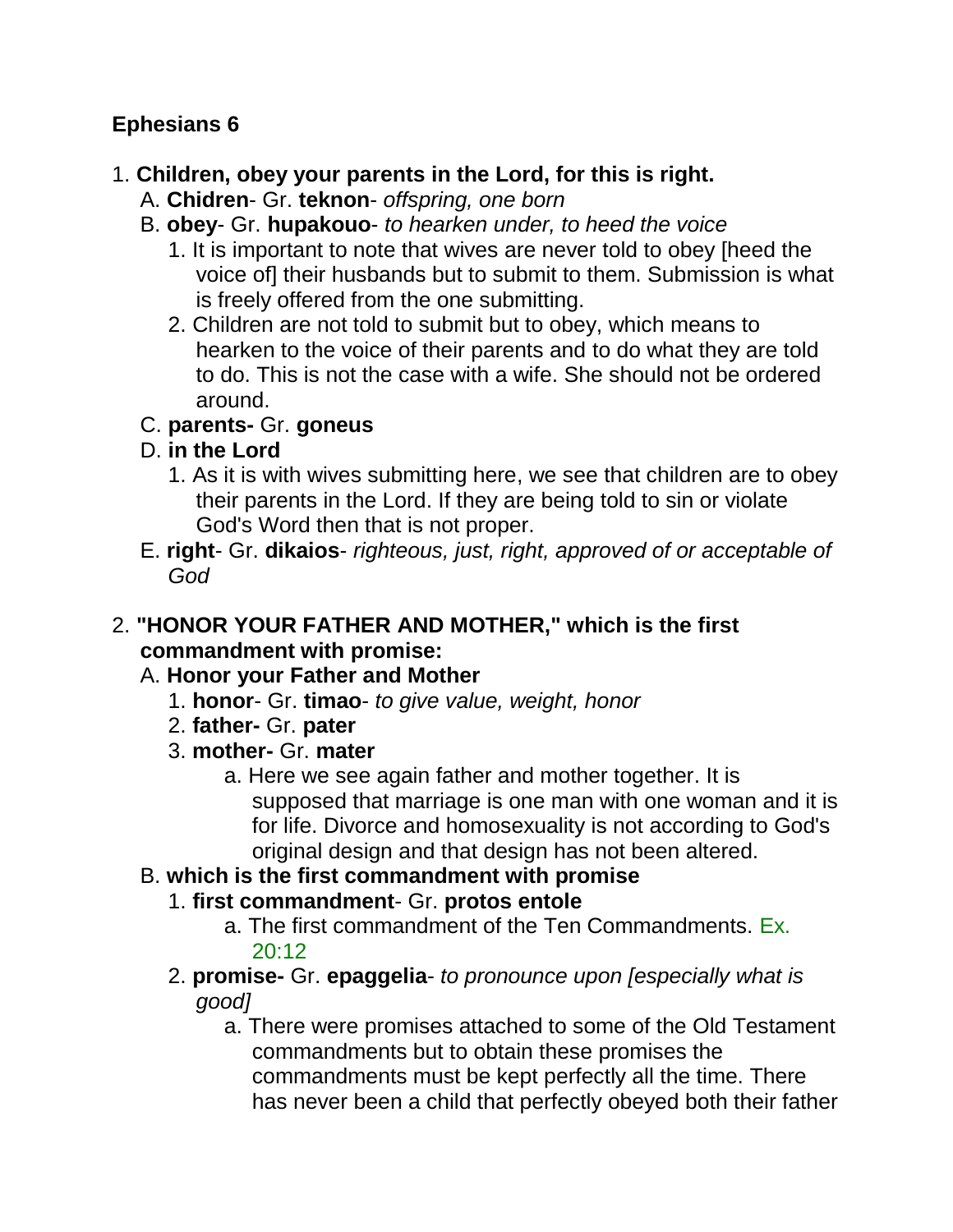and mother both in heart and action. Only Jesus has done this in heart and action perfectly.

b. We must be careful not to rest our faith on our imperfect performance of God's commands but place our faith in the perfect obedience of Christ on our behalf. Jesus fulfilled this verse for us perfectly. He honored his Father perfectly. He also honored his earthly parents perfectly as well. Luke 2:51

#### 3. **"THAT IT MAY BE WELL WITH YOU AND YOU MAY LIVE LONG ON THE EARTH."**

- A. **well** Gr. **eu** *good or well*
- B. **live long** Gr. **makrochronios** *long in chronological time* 1. Dishonor will shorten the lifespan.
- C. **on the earth**
	- 1. This is our natural life now. We as believers will of course rule and reign upon the earth with Christ in the coming ages. Rev. 20:6, Rev. 22:5

### 4. **And you, fathers, do not provoke your children to wrath, but bring them up in the training and admonition of the Lord.**

- A. **And you,**
- B. **fathers** Gr. pater
- C. **do not provoke your children to wrath**
	- 1. **provoke to wrath** Gr. **parorgizo**-*to rouse to wrath, to provoke, exasperate, anger*
		- a. Children are exasperated and made angry when there is either no discipline or if there is discipline and no love and nurture.
		- b. Rules without relationship will lead to exasperation and anger.
		- c. No interaction at all from parents will exasperate and anger children.
	- 2. **children-** Gr. **teknon**
- D. **but bring them up in the training and admonition of the Lord**
	- 1. **bring them up** Gr. **ektrepho** *to nourish up to maturity, to nourish, to nurture, bring up*
		- a. This speaks of nurture and love. However love has discipline and boundaries with it.
	- 2. **training** Gr. **paideia** *child training; the whole training and education of children (which relates to the cultivation of mind and*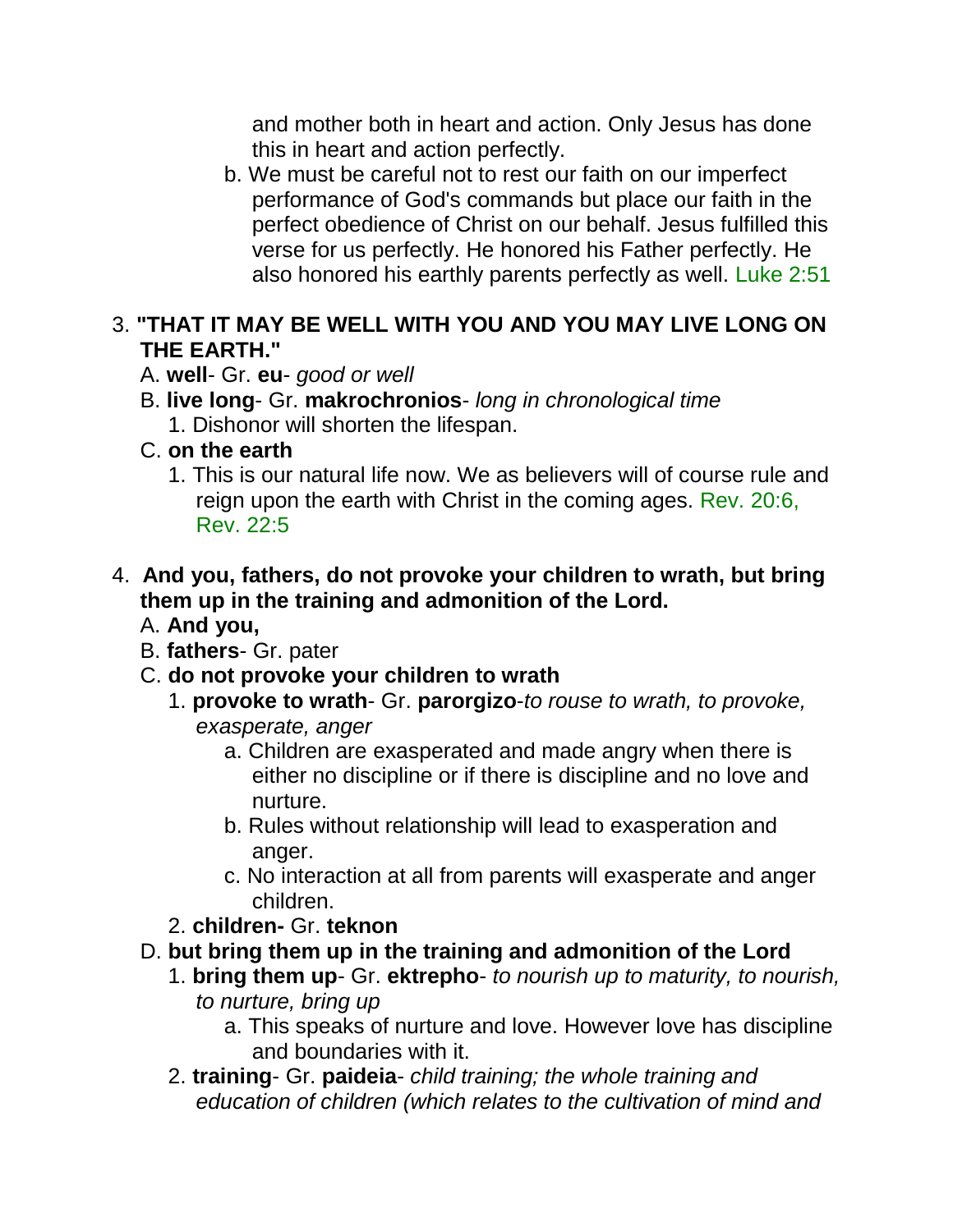*morals, and employs for this purpose commands and admonitions, reproof and discipline)* 

- a. This is the administering of discipline. This is not always negative [punitive] but also positive discipline as giving tasks to accomplish in a set time.
- 3. **admonition** Gr. **nouthesia** *to place in the mind*
	- a. This is the instruction that provides boundaries.
	- b. This is placing the Word of God in the child's mind.
- 5. **Bondservants, be obedient to those who are your masters according to the flesh, with fear and trembling, in sincerity of heart, as to Christ;**
	- A. **Bondservants** Gr. **doulos**
		- 1. In Paul's day there was slavery. Today we do not have slavery but these principles can apply to employer and employee relationships. Sometimes your work place can seem like slavery!
	- B. **be obedient to those who are your masters according to the flesh**
		- 1. **obedient-** Gr. **hupakouo** *to hearken under the word*
			- a. Children and employees are to do what they are told. Wives are to submit themselves.
		- 2. **masters-** Gr. **kurios-** *lords*
		- 3. **according to the flesh** Gr. **kata sarx**
			- a. This is a mere flesh arrangement and not a spiritual one. Christ is our spiritual head, no human being.

## C. **with fear and trembling**

- 1. **fear-** Gr. **phobos** *respect and reverence*
- 2. **trembling**-Gr. **tromos** *tremor*
- D. **as to Christ**
	- 1. Again we are not required to follow another human being's command to sin.
- 6. **not with eyeservice, as men-pleasers, but as bondservants of Christ, doing the will of God from the heart,** 
	- A. **not with eyeservice,**
		- 1. **eyeservice** Gr. **ophthalmodouleia** *to serve when eyes are on you*
	- B. **as men-pleasers**
		- 1. **men-pleasers** Gr. **anthropareskos** *to please man*
	- C. **but as bondservants of Christ**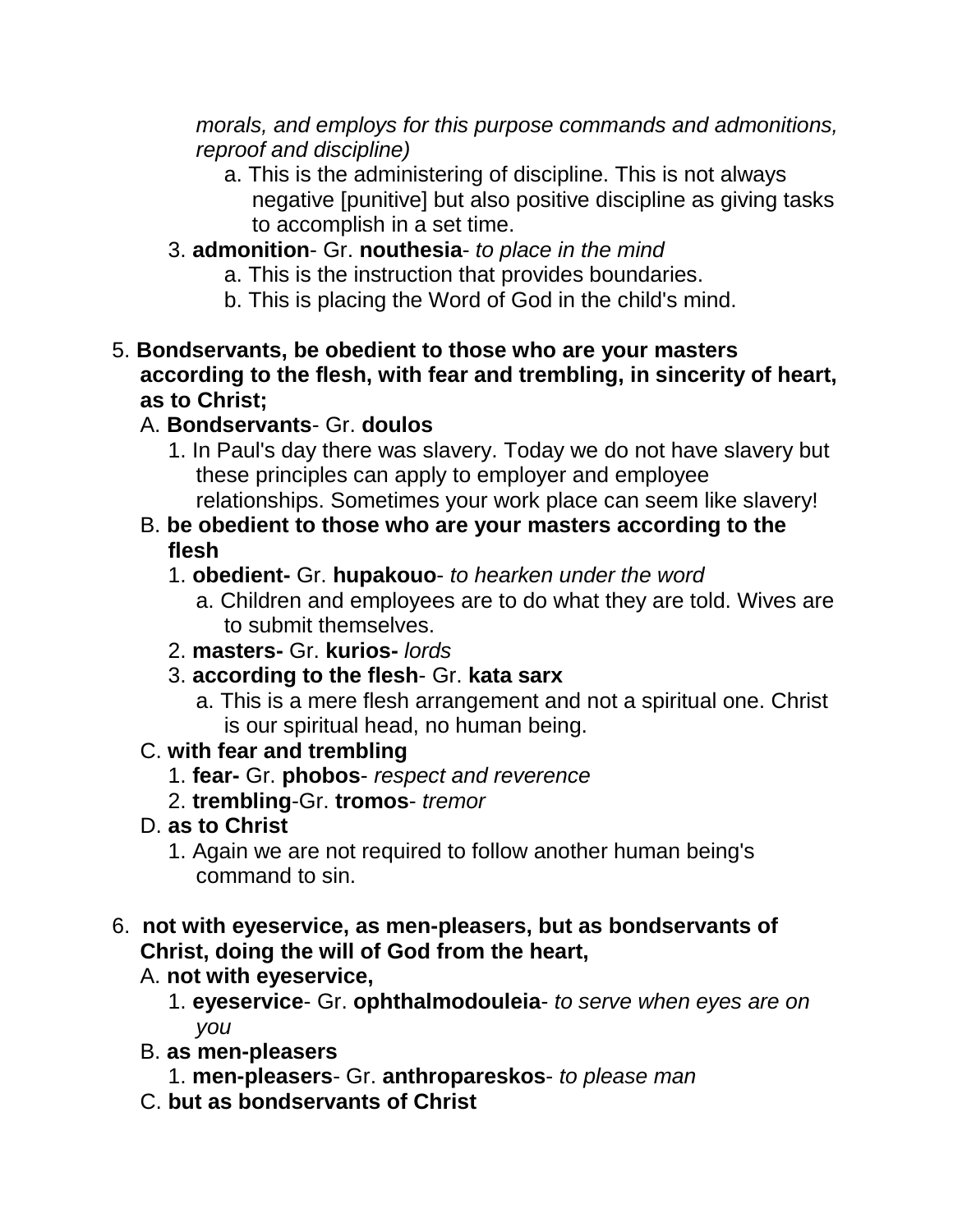## 1. **bondservants**- Gr. **doulos**

a. No matter who we work for in the natural, we need to realize that we really work for Christ. If we do all we do in our daily lives unto Christ then our jobs will take on new significance and joy. Col. 3:23

## D. **doing the will of God from the heart**

- 1. **doing** Gr. **poieo**
- 2. **will-** Gr. **thelema**
	- a. The root of the will of God is trusting in Christ and the Father. When you are trusting God you are in the will of God.
- 3. **from the heart-** Gr. **ek kardia**
	- a. It is not just outward actions but actions that proceed from a true heart of service and love for God and man.

# 7. **with goodwill doing service, as to the Lord, and not to men,**

- A. **with goodwill doing service,**
	- 1. **goodwill** Gr. **eunoia-** *to be well minded towards, kindness*
	- 2. **doing service** Gr. **douleo** *slaves service*
- B. **as to the Lord,**
	- 1. We should serve earthly employers like we serve Christ. For some Christians this is not a very high bar because they don't serve Christ much or at all.

### C. **and not to man**

1. **man**- Gr. **anthropos**

## 8. **knowing that whatever good anyone does, he will receive the same from the Lord, whether** *he is* **a slave or free.**

### A. **knowing that whatever good anyone does,**

- 1. **whatever**
	- a. Nothing is too small to go unnoticed by the Lord.
- 2. **good** Gr. **agathos**
- 3. **anyone**
	- a. This is universal. This applies to all people everywhere. There is no remote place the eyes of the Lord don't see.
- 4. **does** Gr. **poieo**
- B. **he will receive the same from the Lord,**
	- 1. **receive** Gr. **komizo** *to carry, bear, bring to, to carry away for one's self, to carry off what is one's own, to bring back, to receive, obtain: the promised blessing*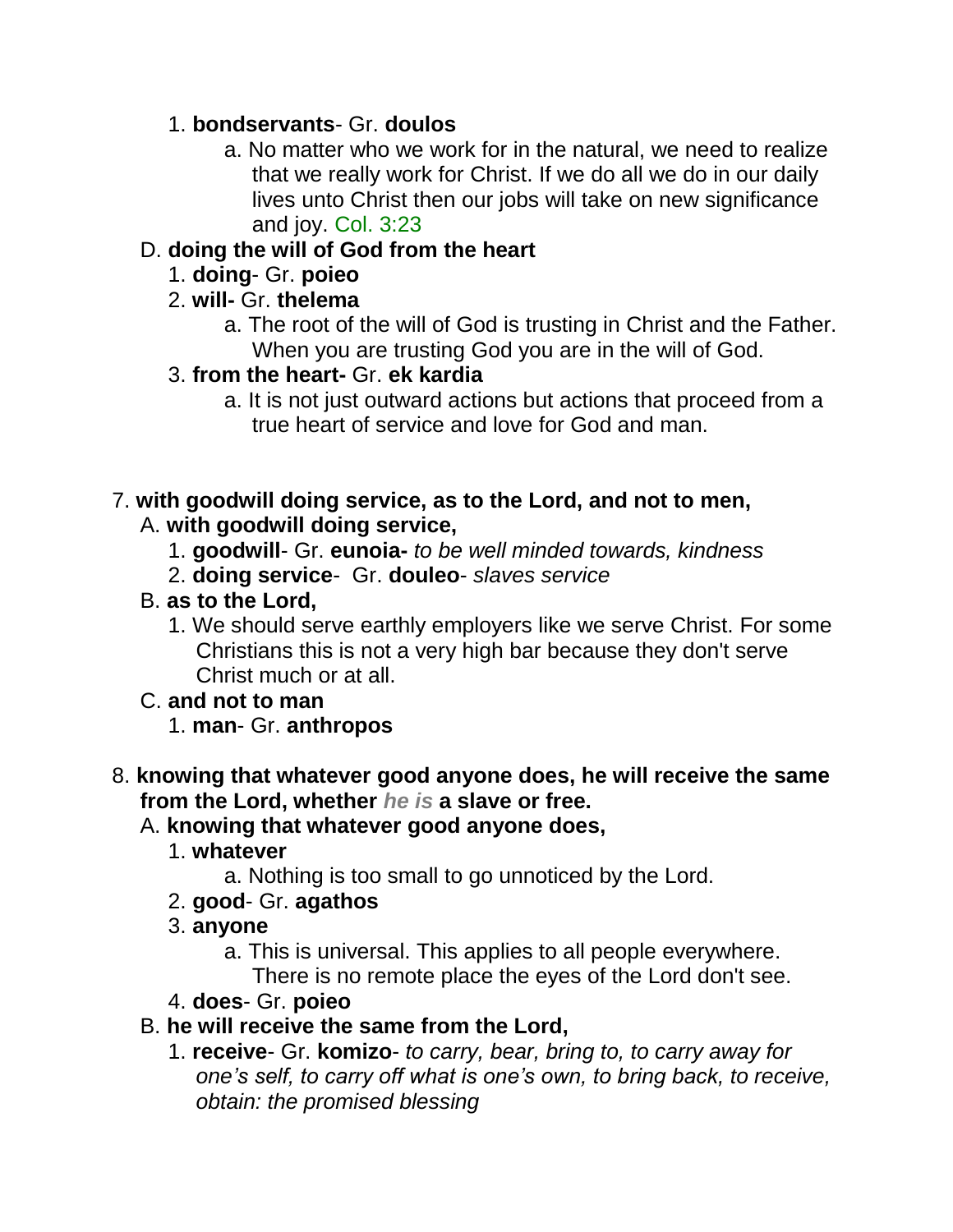#### 2. **the same**- Gr. **touto**- *this*

### C. **whether he is slave or free**

- 1. **slave-** Gr. **doulos**
- 2. **free** Gr. **eleutheros**
	- a. Social status will not get you out of this or keep you from this law of God from operating. God can't be paid off. No rich man on earth has any money when they leave. They will have nothing to try to buy off God anyway.

#### 9. **And you, masters, do the same things to them, giving up threatening, knowing that your own Master also is in heaven, and there is no partiality with Him.**

## A. **And you,**

1. The masters were smiling when they heard this command to their slaves. Now, Paul turns to them, and you...

### B. **masters**- Gr. **kurios**- *lords*

1. God always addresses those in the submission role first and then the authority. Those in the submission role is the catalyst for change and the power of God. As water flows to the lowest place, so God's grace and power flows to the humble. If someone in pride refuses to submit to authority the flow of the power of God will cease to flow. Where there is submission then there is a demand for the grace and power of God to flow to it. If someone will submit themselves to an authority that is not in line with God there will be great pressure put on that authority for the grace and power to flow through them to that one submitting. The force can be so great that out of line authority will be removed or changed!

## C. **do the same things to them,**

- 1. **same things** doing good to them out of good will.
- D. **giving up threatening**
	- 1. **giving up** Gr. **aniemi** *to let up, relax, let go*
	- 2. **threatening** Gr. **apeile** *menacing, threat*

### E. **knowing that your own Master also is in heaven,**

1. **knowing-** Gr. **eido-** *to know by perception, intuitive knowledge* 2. **own**

a. Every person has a spiritual master- Either God or satan.

- 3. **Master** Gr. **kurios** *Lord*
- 4. **heaven** Gr. **ouranos**

### F. **and there is no partiality with Him.**

1. **no partiality**- Gr. **prosōpolēpsia**- *to receive face; show partiality*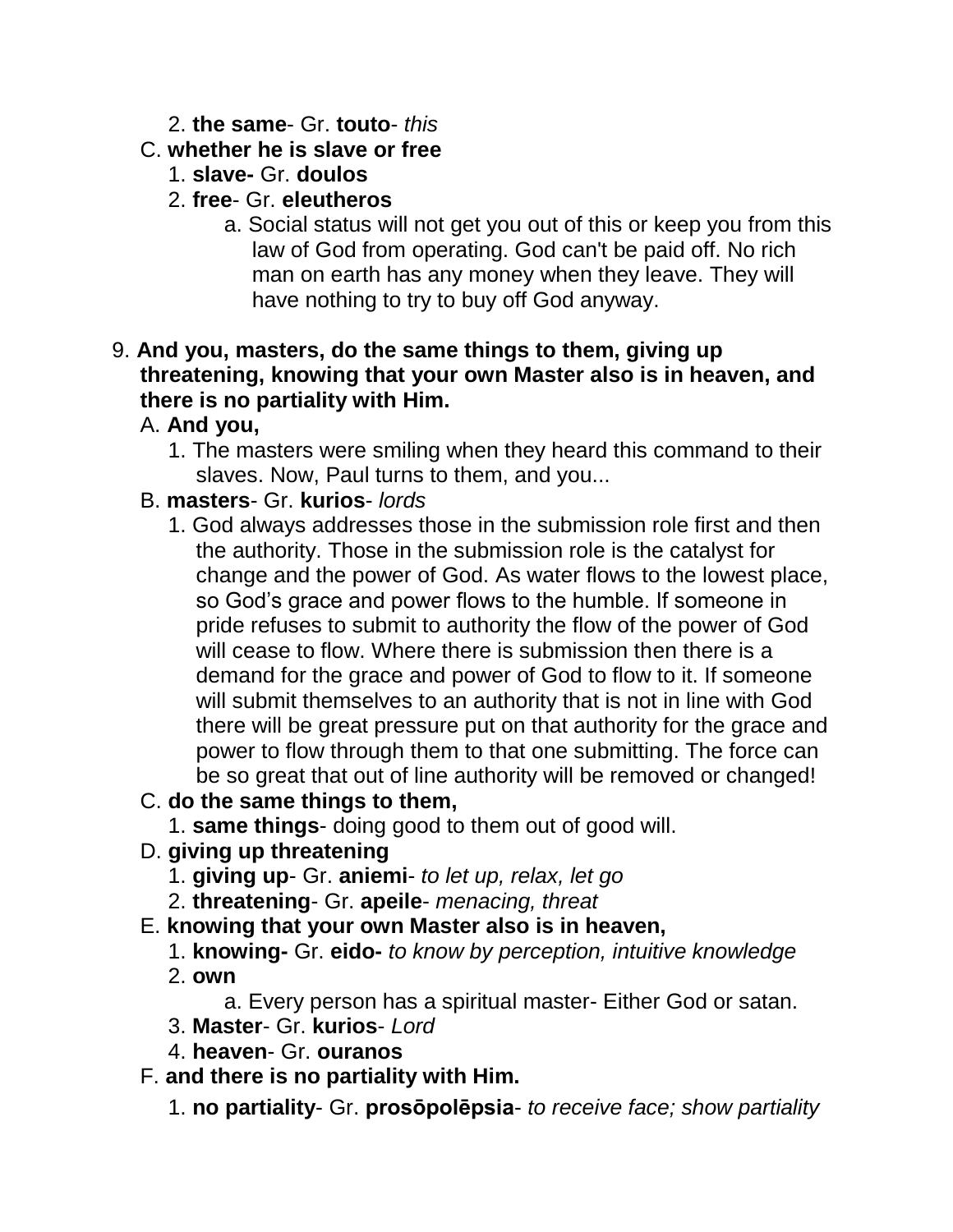### 10. **Finally, my brethren, be strong in the Lord and in the power of His might.**

## A. **Finally**- Gr. **loipon**- *for the rest*

- 1. Paul starts this book with the impartation of God's grace and here tells us to be empowered by that grace. Eph. 1:2 Paul started out the book of Ephesians- Grace to you! Grace is not just unmerited favor, but strength, power, and ability. When Paul declared grace to us in Eph. 1:2 it means we have strength, power, and ability to do everything asked of us in the rest of the book.
- B. **my brethren** Gr. **adelphos** *sharing the womb*

## C. **be strong in the Lord and in the power of His might.**

- 1. **strong** Gr. **endunamoo** *be empowered*
	- a. We are empowered by God's grace- *divine ability, power, and strength*- 2 Tim. 2:1
- 2. **in the Lord**
	- a. Not in ourselves but in and through the Lord. Just as we plug an appliance into the electricity and it draws energy from it, so we have been plugged into Christ and draw strength from Him.
- 3. **power** Gr. **kratos** *ruling power*
- 4. **might-** Gr. **ischus** *ability, force, strength, might*
	- a. Ephesians is filled with the power of God. Ex. Eph. 1:19 , Eph. 3:16 This book describes the power of God in different Greek words. Here we see three different words for God's power- **dunamis, kratos, and ischus**. We are to be empowered by God's ruling ability.
	- b. We are not to live by will power [soul power] but by Spirit power! Instead of using will power, we need to use our will to believe and trust in God's power in us to do what we can't do in ourselves.

### 11. **Put on the whole armor of God, that you may be able to stand against the wiles of the devil.**

## A. **Put on the whole armor of God,**

- 1. **Put on** Gr. **enduo** *to put on clothing*
	- a. Putting off and putting on imagery that Paul utilizes here and elsewhere speaks of a change of behavior based upon a changed identity. Eph 4:24; Rom 13:14; Col 3:10, Rom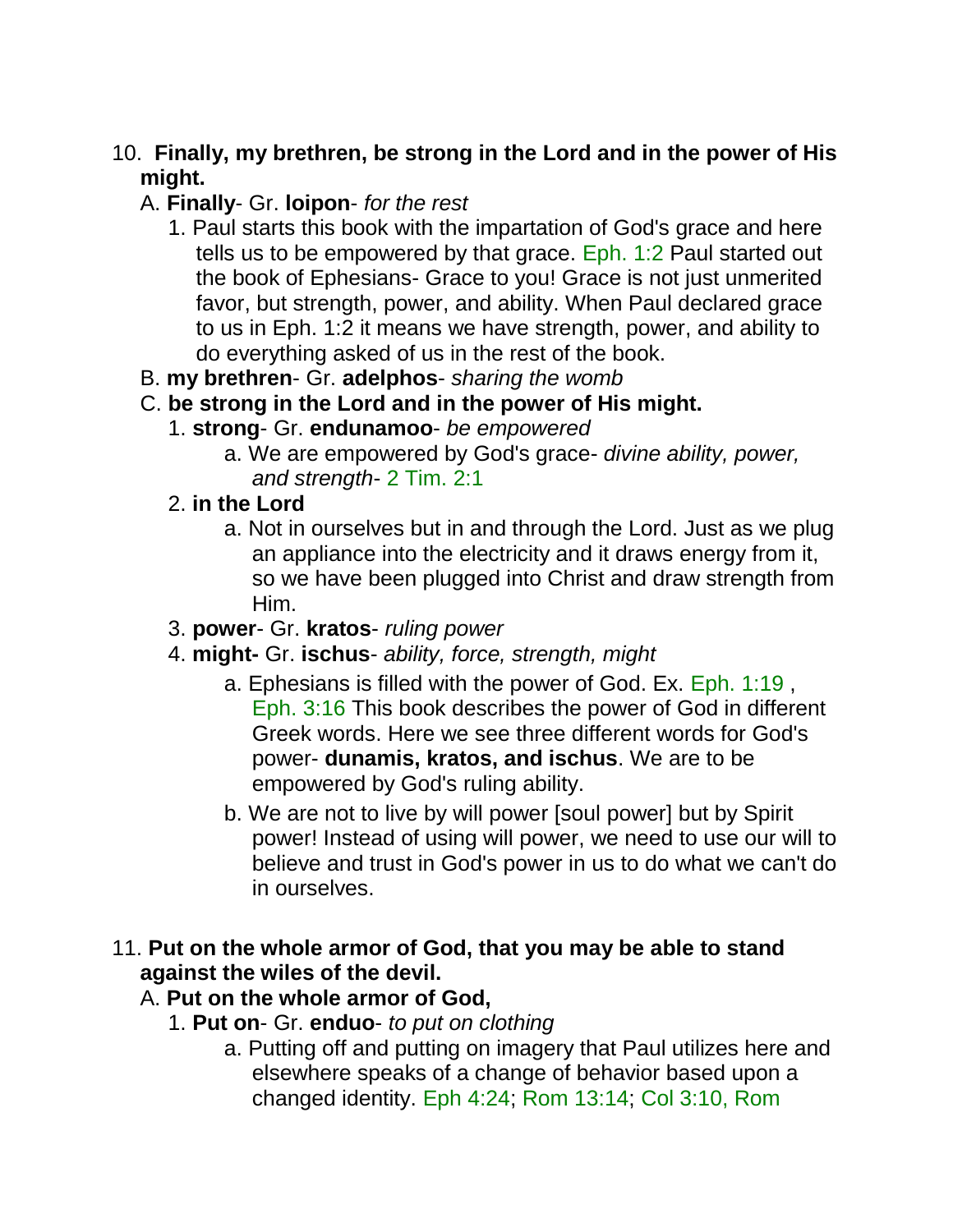13:12 Clothing is a major way we identify ourselves or our sense of identity. Most occupations have certain clothing that identifies them. Our behavior is like clothing that we can put on or put off based upon our sense of identity. A king will not want to wear beggar's garments. He knows he is royalty and will dress in accordance to his identity or sense of identity. Likewise our behavior comes in line when who we think we are. We are no longer the old sinner we used to be. We are born again a new righteous man. The behaviors of the old man need to be stripped off like old begging garments. We need to put on the clothing of royalty and behaviors that coincide with who we are now in Christ.

- b. Each piece of armor is a aspect of Jesus. We are to be clothed with Christ and our new identity in Him.
- c. We put on by faith. We asked to be clothed and believe we are when we ask!

## 2. **whole armor**- Gr. **panoplia**- *full armor*

- a. Some Christians just have their helmet of salvation on but are running around the battlefield naked!
- b. Other passages that talk about armor- Eph 6:13; Rom 13:12; 2Co 6:7, 2Co 10:4; 1Th 5:8

## 3. **of God**

a. This armor is from God and is the armor of God Himself. God is a warrior. This is the armor that Jesus wore in his earthly life that defeated Satan at every turn. At the cross Jesus took this armor off in order to die for us. When He was resurrected he took up this armor again and gave it to the church to wear! We have God's own armor to wear and defeat the enemy at ever turn!

## B. **that you may be able to stand against the wiles of the devil**

- 1. **may be able** Gr. **dunamai** *to have power or ability*
	- a. God's grace makes you able to do what you can't do in the natural.
- 2. **stand against-** Gr. **histemi pros** *to stand facing towards*
	- a. This Greek word implies us facing the enemy face on and not running away from him. There is no armor to protect our backside!
- 3. **wiles** Gr. **methodeia** *traveling over, cunning arts, deceit, craft, trickery*, *we get our English word method from this.* 
	- a. We can stand against the methods of the enemy when we wear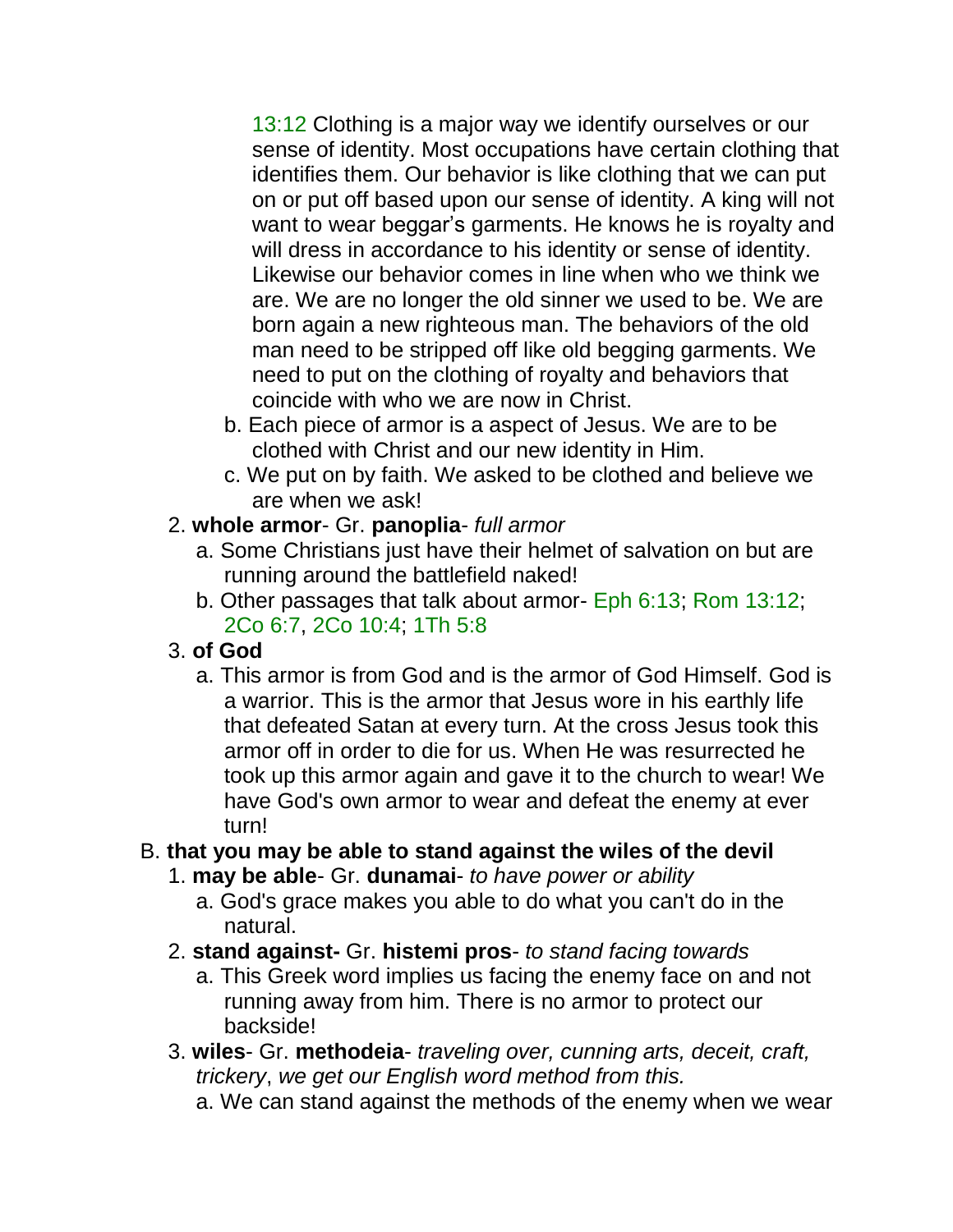the armor of God and stand facing him in faith.

- 4. **devil-** Gr. **diabolos** *one who casts accusations in order to divide*
	- a. The devil casts accusations at us to try to divide us from God and from others. His only weapon is the lie.
	- b. The enemy will cast accusations from our past at us. We must stand facing him boldly in our new identity in Christ. The truth of our position in Christ will defeat the lie of the enemy.
- 12. **For we do not wrestle against flesh and blood, but against principalities, against powers, against the rulers of the darkness of this age, against spiritual** *hosts* **of wickedness in the heavenly**  *places.*

### A. **For we do not wrestle against flesh and blood,**

- 1. **wrestle** Gr. **pale** *to wrestle naked*
	- a. The readers of the first century would know exactly what Paul was referring to. Wrestling was a part of the Olympic games of the day. Wrestling then was done naked. You could say here, "For we do not wrestle naked against flesh and blood".
	- b. Adam was originally clothed with God's glory. When he sinned he realized he was naked and tried to cover himself. Up to the cross man was spiritually naked and the enemy ruled over them. satan had humanity pinned to the ground with his foot on its neck.
	- c. Jesus came wearing the armor of God. He defeated the enemy at every turn. At the cross however, he took his armor off in order to die on the cross. When He rose from the dead He picked back up His armor but instead of putting it back on he gave it to us to wear. Now, believers are clothed with God's armor and can fight satan as a soldier and not a naked wrestler! satan was stripped of his armor by Jesus. He can only wrestle naked. He loves it when we wrestle with him. However, when we stand in our authority and God's armor we will defeat Him every time!

### 2. **flesh and blood**

a. humans

## B. **but against principalities,**

- 1. **principalities** Gr. **arche** *beginning or highest in rank*
	- a. There is rank in satan's kingdom because he has copied God's kingdom. These highest rank of evil spirits correspond to the arch-angels.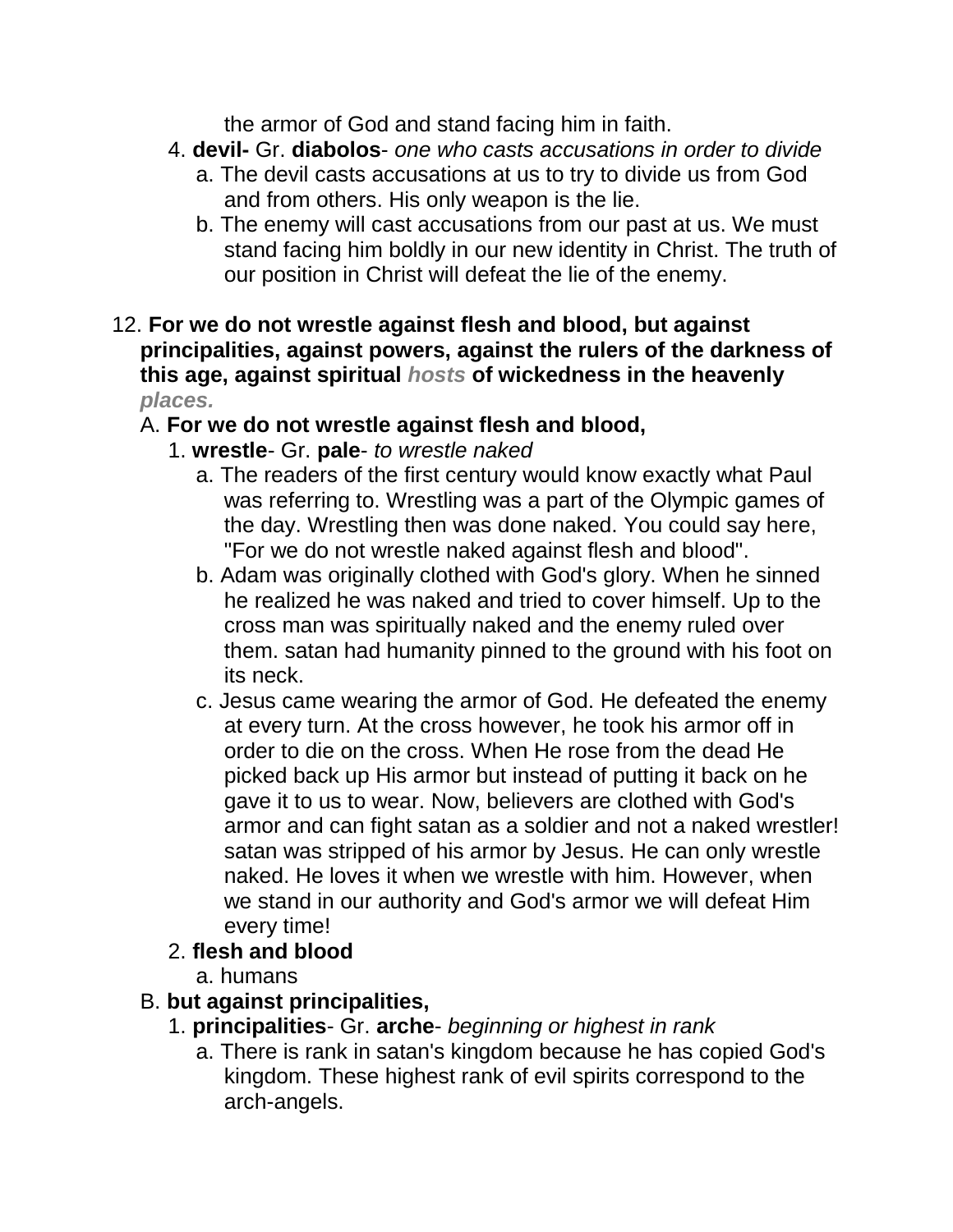### C. **against powers**

- 1. **powers** Gr. **exousia** *authorities*
	- a. In Christ we have been raised far above these principalities and powers. Eph. 1:21, Eph. 2:6
	- b. The church teaches God's wisdom to these principalities and powers every time we overcome them by faith in Christ. Eph. 3:10
	- c. Principalities and powers cannot separate us from Christ. Rom. 8:38
	- d. Principalities and powers have been spoiled by Christ. Col 2:15
- D. **against the rulers of darkness of this age,**
	- 1. **rulers** Gr. **kosmokrator** *rulers of the world system*
		- a. There are spirits that rule over the world system.
	- 2. **darkness** Gr. **skotos** *shadiness, obscurity*
		- a. This time period is a time period of shadiness and great obscurity of God and His truths. The church is supposed to be the bearers of light in this dark age. Woe to the world when the church walks in darkness as well.
	- 3. **age** Gr. **aion** *time period, age*
		- a. Jesus created time periods or dispensations. This is the age of grace or the dispensation of the church. The next age will be the Millennium. This will be a much brighter time period as satan and his evil spirits will be removed from the earth and Christ will be ruling and reigning on the earth.
- E. **against spiritual** *hosts* **of wickedness in the heavenly places**
	- 1. **spiritual-** Gr. **pneumatikos** *what is spiritual*
		- a. This is why they cannot be fought against and defeated by natural means.
	- 2. **wickedness** Gr. **poneria** *evil with harmful intent*
		- a. This spirits are not just evil but they have evil and harmful intent upon others.
	- 3. **heavenly** *plural- heavenlies*
		- a. This is plural so this could mean that evil spirits can inhabit the air around the earth [first heaven] and in space [second heaven]. If they could only inhabit the air around the earth then this probably would be singular.
- 13. **Therefore take up the whole armor of God, that you may be able to withstand in the evil day, and having done all, to stand**
	- A. **Therefore take up the whole armor of God,**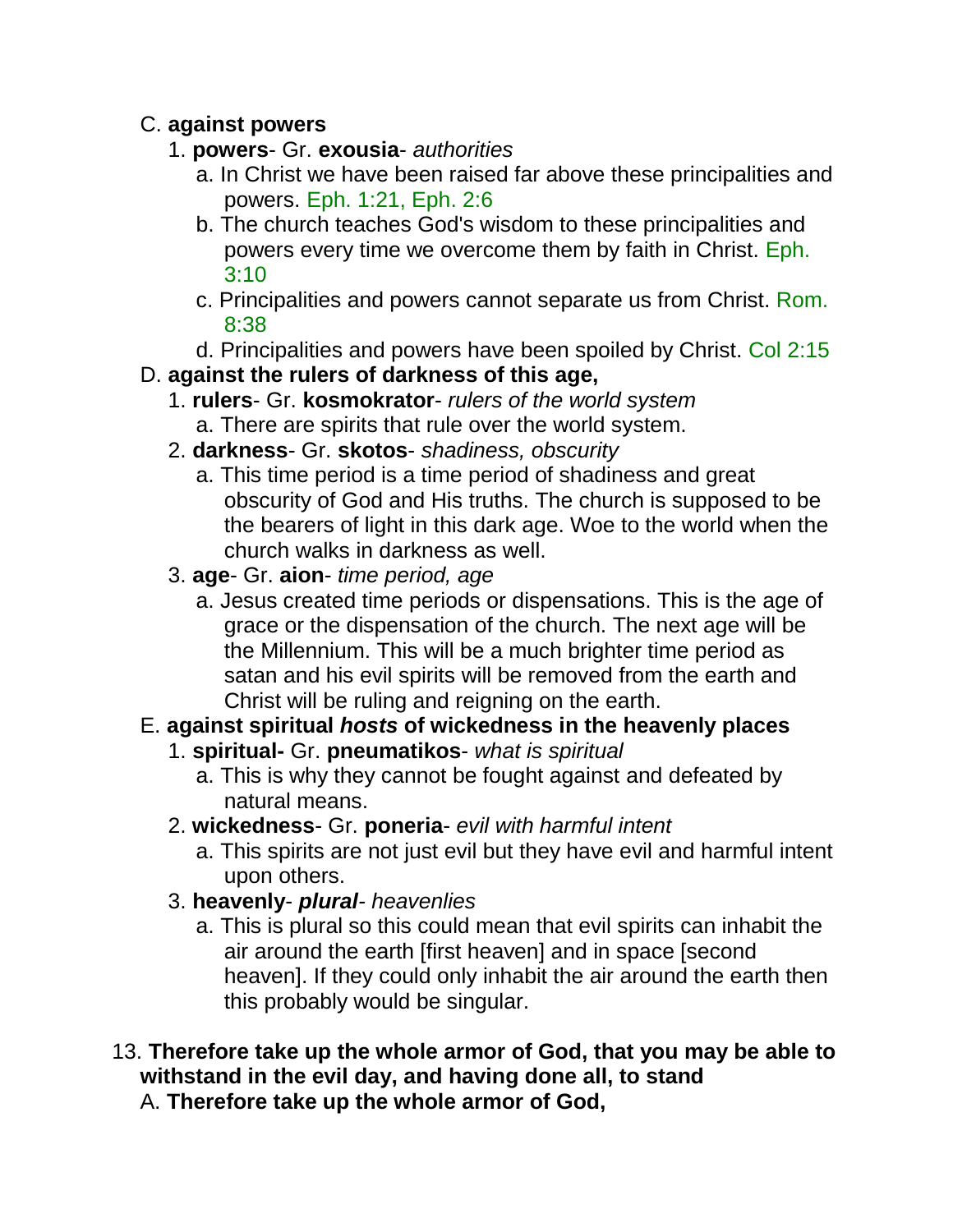- 1**. therefore** because in ourselves we wrestle naked take up the whole armor of God!
	- a. What would happen if a Romans soldier with all his armor on was pitted against a naked wrestler? The soldier would win with one swing of his sword!
- 2**. take up** Gr. **analambano**
- 3 **whole armor** Gr. **panoplia**

## 4. **of God**

- a. This armor is from God and the armor Jesus wore.
- b. Jesus wore the helmet of salvation- Is. 59:17
- c. Jesus wore the breastplate of righteousness- Is. 59:17
- d. Jesus wore the belt of truth- Is. 11:5
- e. Jesus was shod with the gospel of peace- Is. 52:7

## B. **that you may be able to withstand in the evil day,**

## 1. **be able**

a. Grace makes you able to do what you could never do in the natural.

## 2. **withstand**- Gr. **anthistemi**

a. Extreme Calvinism makes everything from God. We are to withstand the enemy and his works. If you think everything is from God you will withstand nothing and receive everything. Good comes from God and evil comes from the devil. We are to accept the good and resist the evil. That is simple theology! John 10:10

## 3. **evil day**- Gr. **poneros hemera**- *hurtful, harmful day*

a. Each of us will encounter the evil day. This is the day hell will direct its focus and attention upon you. We live in evil days, Eph. 5:16 but each one of us will encounter the evil day in our lives. Will we be ready? Our faith in Christ and His finished work will allow us to stand victoriously.

# C. **and having done all,**

- 1. **done-** Gr. **katergazomai** *to work out fully, to bring from the inside to the outside, to carry out fully, accomplish, to overcome, conquer, subdue, overpower, to cause to be thoroughly prepared.*
	- a. Here I think the idea is to be thoroughly prepared. The Word of God thoroughly prepares us to stand victoriously in Christ. 2 Tim. 3:16-17

## D. **to stand-** Gr. **histemi**

1. The positon of victory is standing, not striving. We have been put on the mountain of victory. We must maintain your position not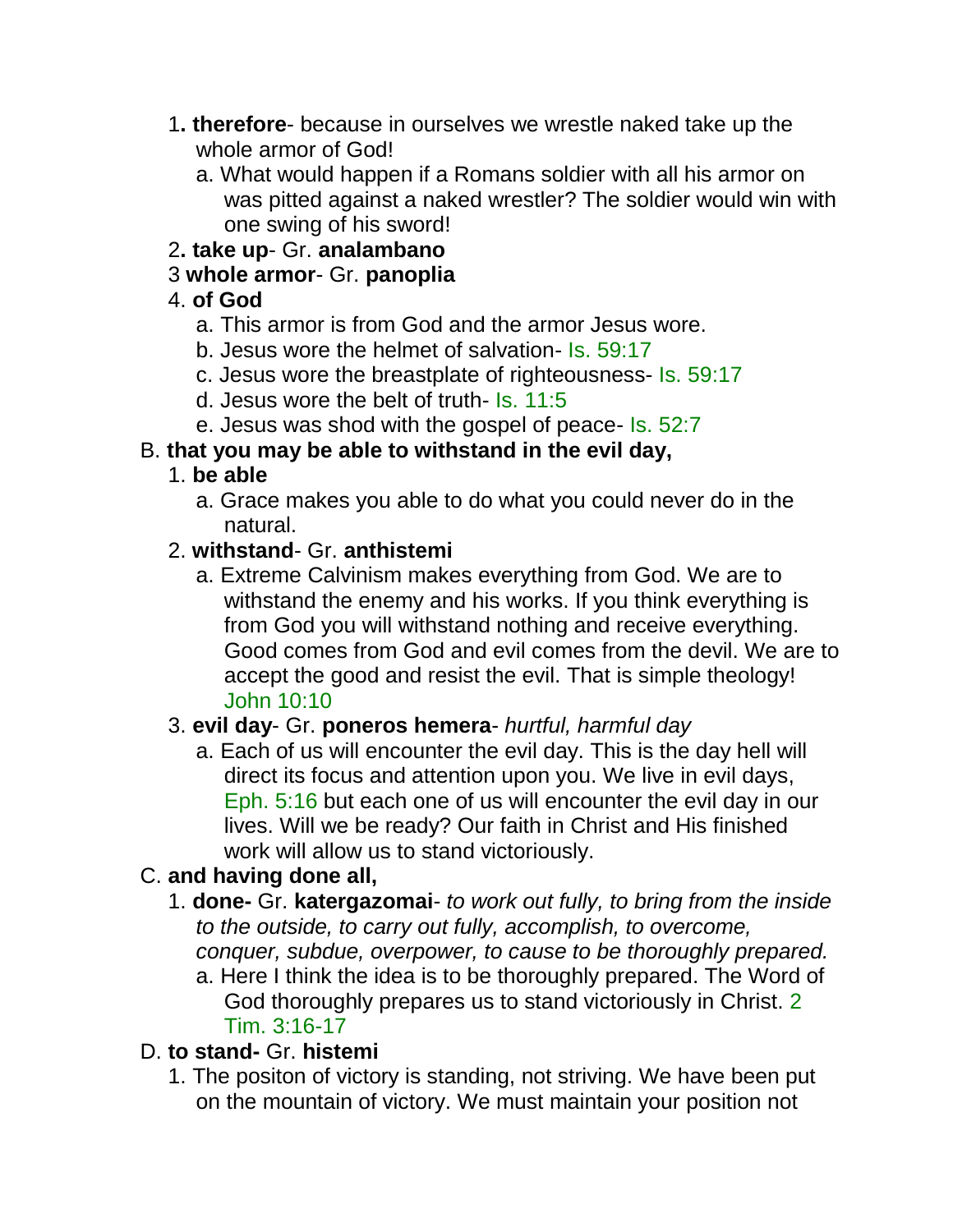fight for it. We have been made righteous, blessed, healed, and prosperous. Satan will try to take what belongs to us by deception. We will win by standing in the truth of grace and the finished work of Christ.

14. **Stand therefore, having girded your waist with truth, having put on the breastplate of righteousness,** 

## A. **Stand therefore,**

- 1. **stand** Gr. **histemi**
- 2. **therefore**
	- a. Therefore since we have have been thoroughly prepared to stand victoriously, then stand!

## B. **having girded your waist with truth,**

- 1. **girded** Gr. **perizunnumi**
- 2. **waist** Gr. **osphus** *loins*
	- a. We are to have the loins of our mind girded with truth. 1 Pet. 1:13

#### 3. **truth**- Gr. **aletheia**

a. As the belt was the first and foundational piece of armor, so truth is our foundation for all of the armor in our life. It is the truth about righteousness, salvation, the gospel of peace, and faith that makes them effective in our lives. We must know the truth of these for them to protect us and cause us to stand victoriously.

### C. **having put on the breastplate of righteousness**

- 1. **put on** Gr. **enduo** *to be clothed upon with*
	- a. We do this by faith. All NT commands are to be carried out by faith, not exertion of will-power.
- 2. **breastplate** Gr. **thorax**
- 3. **righteousness** Gr. **dikaiosune** *to be just as you ought to be*
	- a. This breastplate protects our heart. Our heart cannot be at rest until we know we are just as we ought to be in God's sight.

### 15. **and having shod your feet with the preparation of the gospel of peace;**

- A. **having shod**-Gr. **hupodeo** *to bind underneath*
- B. **feet** Gr. **pous**
	- 1. Most would view peace as a passive thing. However, the Roman soldier's shoes were spiked and were used to crush bones and do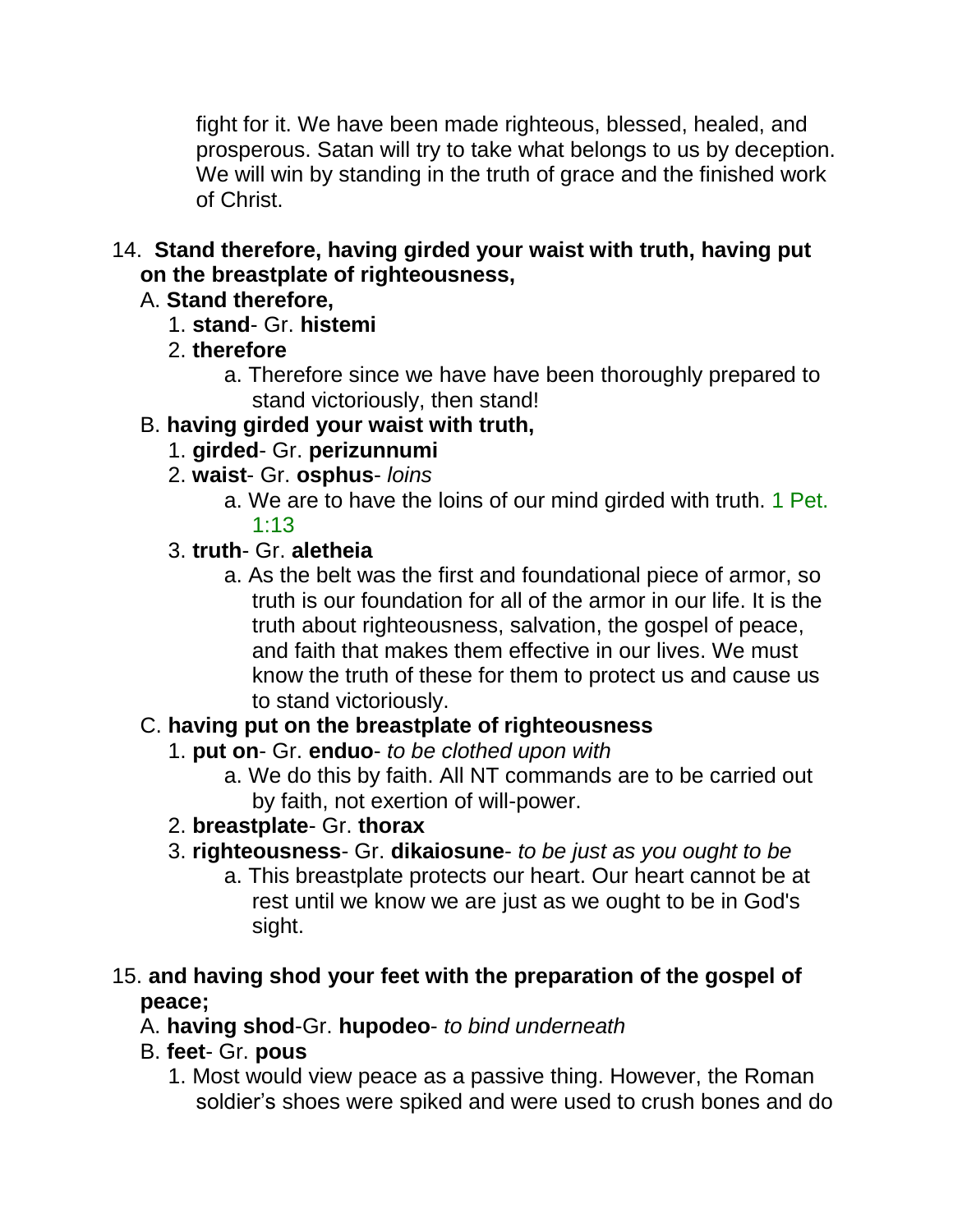great damage to the enemy.

- 2. We shall crush satan under our feet shortly! Rom. 16:20
- 3. Walking in peace with God and man is offensive to the enemy.
- 4. It was prophesied to Asher [Happy] that his shoes were iron and brass. Deut. 33:25 We will crush satan under us and give out judgment to him!
- 5. Feet naturally are not attractive but they become attractive with nice shoes! Song 7:1, Is. 52:7, Rom. 10:15
- C. **preparation** Gr. **hetiomasia** *the condition of a person or thing so far forth as prepared, readiness*
	- 1. We are to ever be ready to share the good news with others. 1 Pet. 3:5
- D. **gospel** Gr. **euagglion** *good message or news*
- E. **peace** Gr. **eirene** *harmony, oneness, undisturbedness*
	- 1. This is the good news that Jesus has made peace between God and man by His cross.
	- 2. The gospel of peace gives a firm footing to stand on. If we stand on our own performance and holiness we will surely fall. If we stand upon the finished work of Christ and His grace we will surely stand. Rom. 14:4, Rom. 5:2
- 16. **above all, taking the shield of faith with which you will be able to quench all the fiery darts of the wicked one.** 
	- A. **above all** Gr. **epi pas** lit. *over all [the rest of the armor]*
		- 1. The Roman shield was shaped like a door and covered the whole body of the soldier.
		- 2. Jesus said he was the door of salvation. John 10:9 Faith in Jesus is the door to salvation!
		- 3. The shield was made of many layers of leather that was soaked for long periods in water in order to put out the flaming arrows of the enemy. We need to soak our faith for long periods in the water of the Word!
		- 4. The soldier would rub oil on the leather of the shield to keep it from being brittle and cracked. This is the ministry of the Holy Spirit that keeps our faith fresh and effective!
	- B. **taking the shield of faith with which you will be able to quench all the fiery darts of the wicked one**
		- 1. **taking** Gr. **analambano** *to take up*
		- 2. **shield** Gr. **thureos**
			- a. These shields had hooks on the sides so they could hook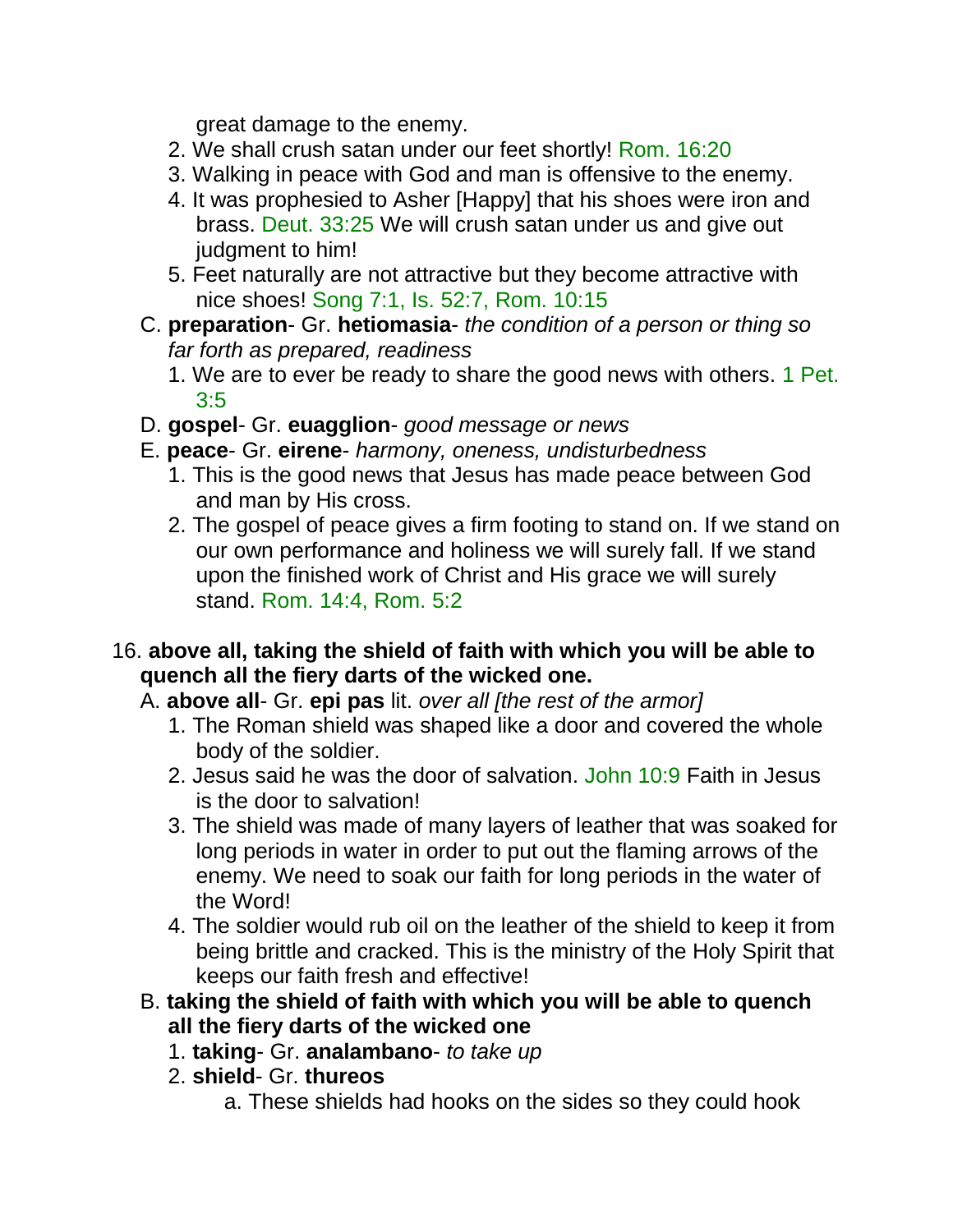shield to shield to make one long impenetrable defense against the onslaught of the enemy. We need to hook our faith to the faith of other brothers and sisters in the church and we are much stronger together than alone.

3. **faith**- Gr. **pistis**- *firm persuasion, assurance*

## 4. **able**- Gr. **dunamai**

a. Grace makes you able!

### 5. **quench**- Gr. **sbennumi**

a. Instead of quenching the fiery darts of the enemy, many Christians instead are quenching the Spirit. 1 Thess. 5:19

## 6. **fiery darts**- Gr. **puroo belos**

- a. These were arrows that heads were dipped in pitch and set ablaze. Once it impacted its target it would set on fire what it hit. This would create much more damage than a regular arrow.
- b. The water logged shields would put out the fire of the arrows. If we will use our word soaked faith when an arrow comes the fire will be put out. If we do not passions will be ignited in us that we can't stop.

## 7. **wicked one**- Gr. **poneros**- *hurtful or harmful one*

### 17. **And take the helmet of salvation, and the sword of the Spirit, which is the word of God;**

## A. **And take the helmet of salvation,**

## 1. **take**- Gr. **dechomai**- *to receive or welcome to yourself*

a. This is a different word for take than found in the previous verses. There it was lambano which is to take hold of actively. Here we have the word dechomai which means to recieve or welcome. This is a more passive word. Why the change of Greek words for take. First of all let's look at the order the soldier put on his armor. He first put his belt on. Then the breastplate was put on. They he put his shoes on. Then he grabbed his shield. This would mean that he would need to have someone to hand him his helmet to put on. He picked up the other pieces himself but had to receive his helmet from another. The helmet here is the helmet of salvation. Salvation is always received not taken or achieved by us. We must receive it and welcome it.

#### 2. **helmet**- Gr. **perikephalaia**- *to place around the head*

a. A helmet protects the brain. This helmet of salvation protects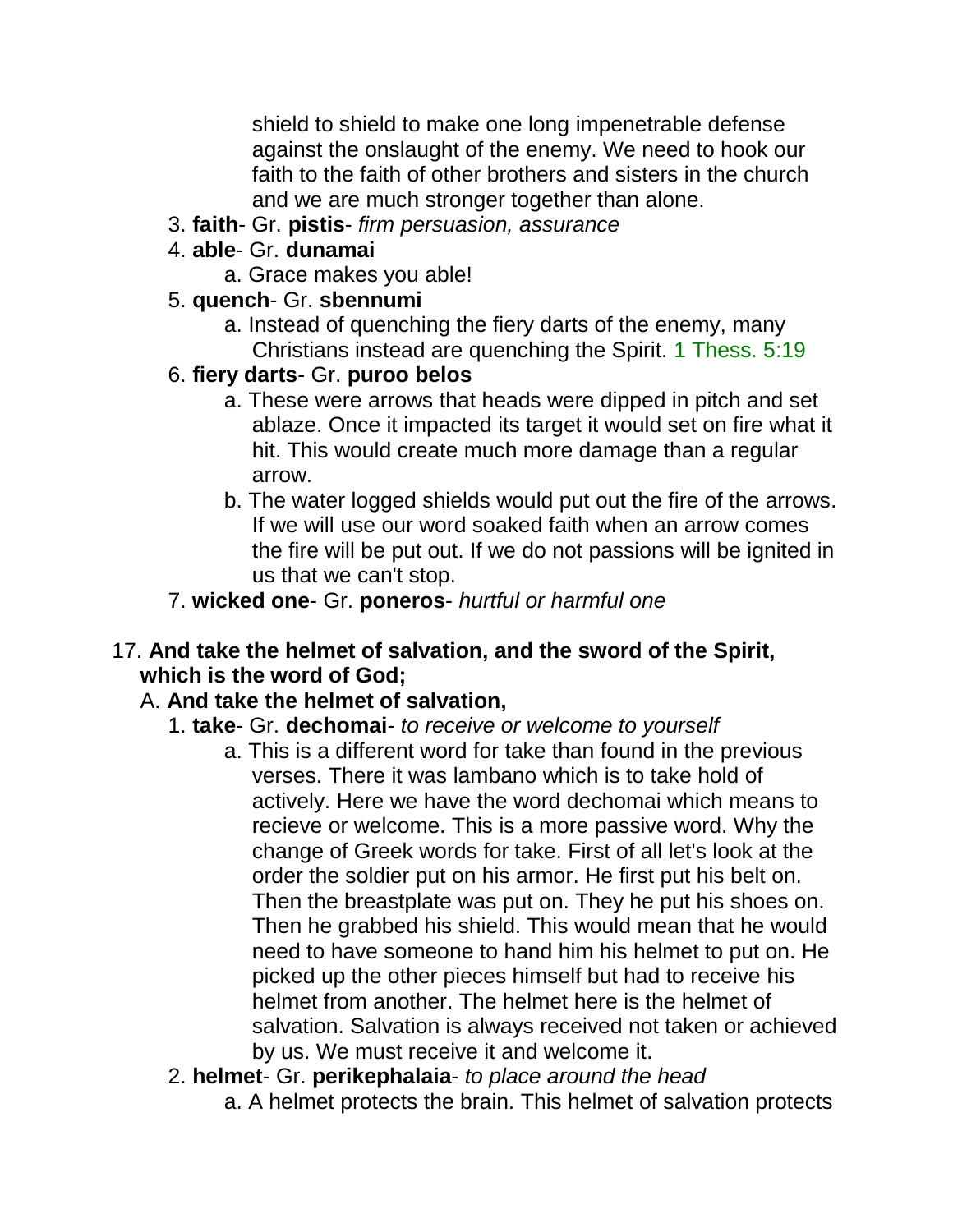our thought life. When we renew our mind to being saved by grace and not our works we will have a peaceful and healthy mindset.

- 3. **salvation** Gr. **soteria** *soundness, deliverance, wholeness, healing, prosperity*
	- a. This is the helmet of the hope [confident expectation] of salvation. 1 Thess. 5:8

### B. **and the sword of the Spirit,**

## 1. **sword**- Gr. **machaira**- *short double edged roman sword*

- a. There were different types of swords in use in the day of Paul but he used the machaira to picture the Word of God.
- b. In the ancient word there was the rhomphia sword. It was a huge sword you had to swing with two hands. When you swung this sword it left you off balance. The Word of God will never leave you off balance after using it! Another sword was the akinacase. This was an ornate ceremonial sword only used for special occasions. The Word of God is not just for special occasions like weddings, funerals, and sermons. It is to be used for every day life. Another sword was a dolon. This was a hidden sword. It was disguised to look like a walking stick but could be used to surprise an enemy. The Word of God is not deceptive nor does it have hidden meanings. The machaira was a short sword that had two edges. When you used a machaira you could keep you balance and cut in all directions. It was so useable that soldiers used it in everyday life to shave, cut up food, etc. The Word of God is to be used in all situations and keeps you in balance.

## 2. **Spirit-** Gr. **pneuma**

## C. **which is the word of God**

- 1. **word** Gr. **rhema** the spoken word of God
	- a. The spoken Word of God is the sword the Spirit wields against the enemy.
	- b. The Spirit wants to fight for us but He needs us to speak God's Word! It is God's Word that the Spirit uses as a sword against our enemies and situations.
	- c. The Word of God is a sword- Heb. 4:12

d. Jesus will come back and fight his enemies with the two edged sword out of his mouth- the spoken Word of God- Rev 1:16, Rev 2:16, Rev 19:15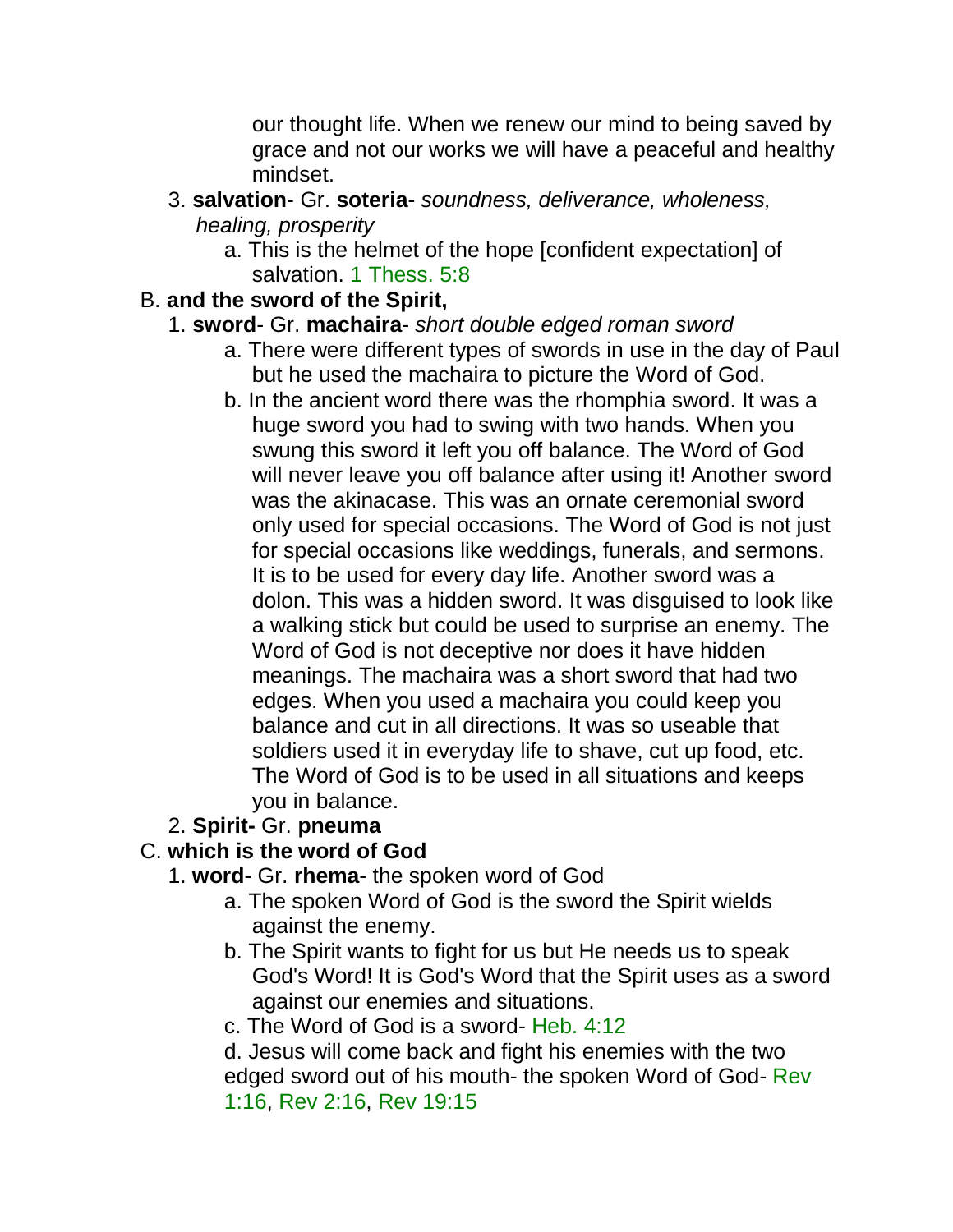- 18. **praying always with all prayer and supplication in the Spirit, being watchful to this end with all perseverance and supplication for all the saints—**
	- A. **praying always with all prayer and supplication in the Spirit,**
		- 1. **praying** Gr. **proseuchomai-** *face to face communion*

a. The primary purpose for prayer is communion with God, not asking Him for things.

#### 2. **always**- Gr. **dia pas kairos**- *through all seasons or times*

a. We should pray through each and every season of our lives. We each experience different and new seasons of life and we need to pray through them.

3. **all prayer**- Gr. **pas proseuche**- *all kinds or manner of prayer*

a. There are different types of prayer- worship, thanksgiving, agreement, petition, etc. We should utilize and practice all of them.

#### 4. **in the Spirit**

a. We can pray in different ways and most effectively when we pray in the Spirit. This is in tongues and in Spirit guided prayer in our own language.

5. **supplication**- Gr. **deesis**- *definite requests*

### B. **being watchful to this end with all perseverance and supplication for all the saints.**

1. **being watchful**- Gr. **agrupneo**- *to be sleepless, keep awake, watch to be circumspect, attentive, ready*

a. This word means we are to be attentive to the Holy Spirit so we can pray according to His leading. Mat 26:41; Mar 13:33, Mar 14:38; Luk 21:36, Luk 22:46; Col 4:2; 1Pe 4:7

2. **end**- Gr. **eis autos touto**- *unto this thing*

3. **perseverance**- Gr. **proskateresis**- *To exercise ruling power towards*

- 4. **supplication** Gr. **deesis** *definite requests*
- 5. **all saints** Gr. **pas hagios** *all holy ones*
	- a. Praying in the Spirit enables us to pray all prayer with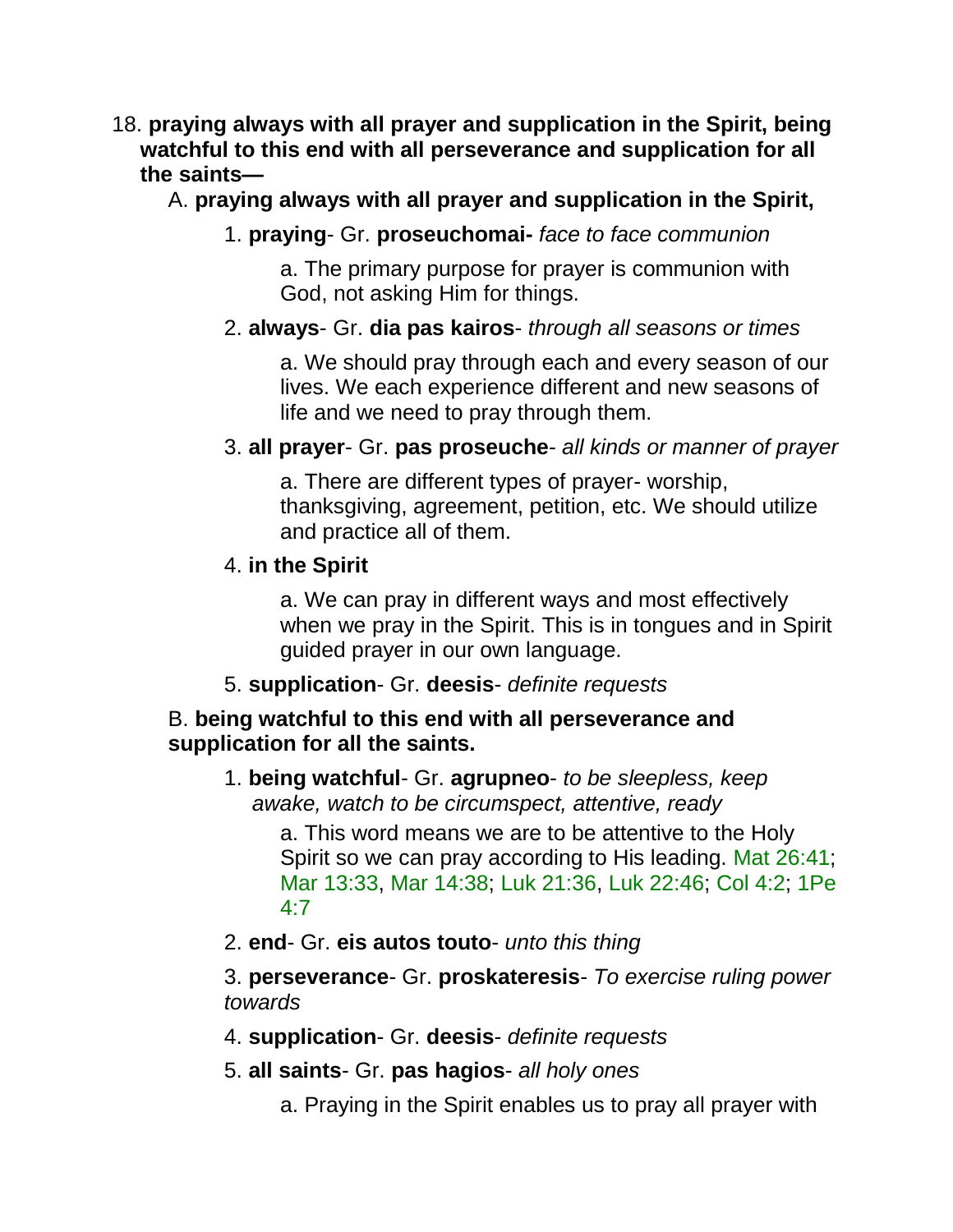all perseverance for all the saints. All, all, all!

#### 19. **and for me, that utterance may be given to me, that I may open my mouth boldly to make known the mystery of the gospel,**  A. **and for me**,

1. Paul who considered himself the least of saints asked for prayer for all the saints and then for himself last. Eph. 3:8

2. Apostle Paul no matter how great he was asked for prayer for himself. Rom 15:30; 2Co 1:11; Phi 1:19; Col 4:3; 1Th 5:25; 2Th 3:1; Phm 1:22; Heb 13:18

#### B. **that utterance may be given me,**

- 1. **utterance** Gr. **logos** *word or message*
- 2. **given** Gr. **didomi**

#### C. **that I may open my mouth boldly to make known the mystery of the gospel**

1. **I may open my mouth**- Gr. **anoixsis mou stoma**

a. God will not open our mouth for us but he will give us the utterance and boldness to do so!

2. **boldly**- Gr. **en parrhesia**- *in outspokenness, in frankness of speech*

- 3. **make known** Gr. **gnorizo**
- 4. **mystery** Gr. **musterion** *hidden thing, secret, mystery, a hidden or secret thing, not obvious to the understanding; a hidden purpose or counsel*
	- a. The mystery in the NT is the church and the age of grace.
- 5. **gospel-** Gr. **euagglion** *good news or message*

### 20. **for which I am an ambassador in chains; that in it I may speak boldly, as I ought to speak.**

A. **for which I am an ambassador in chains**

1. **ambassador**- Gr. **presbeuo**- *to be older, prior by birth or in age*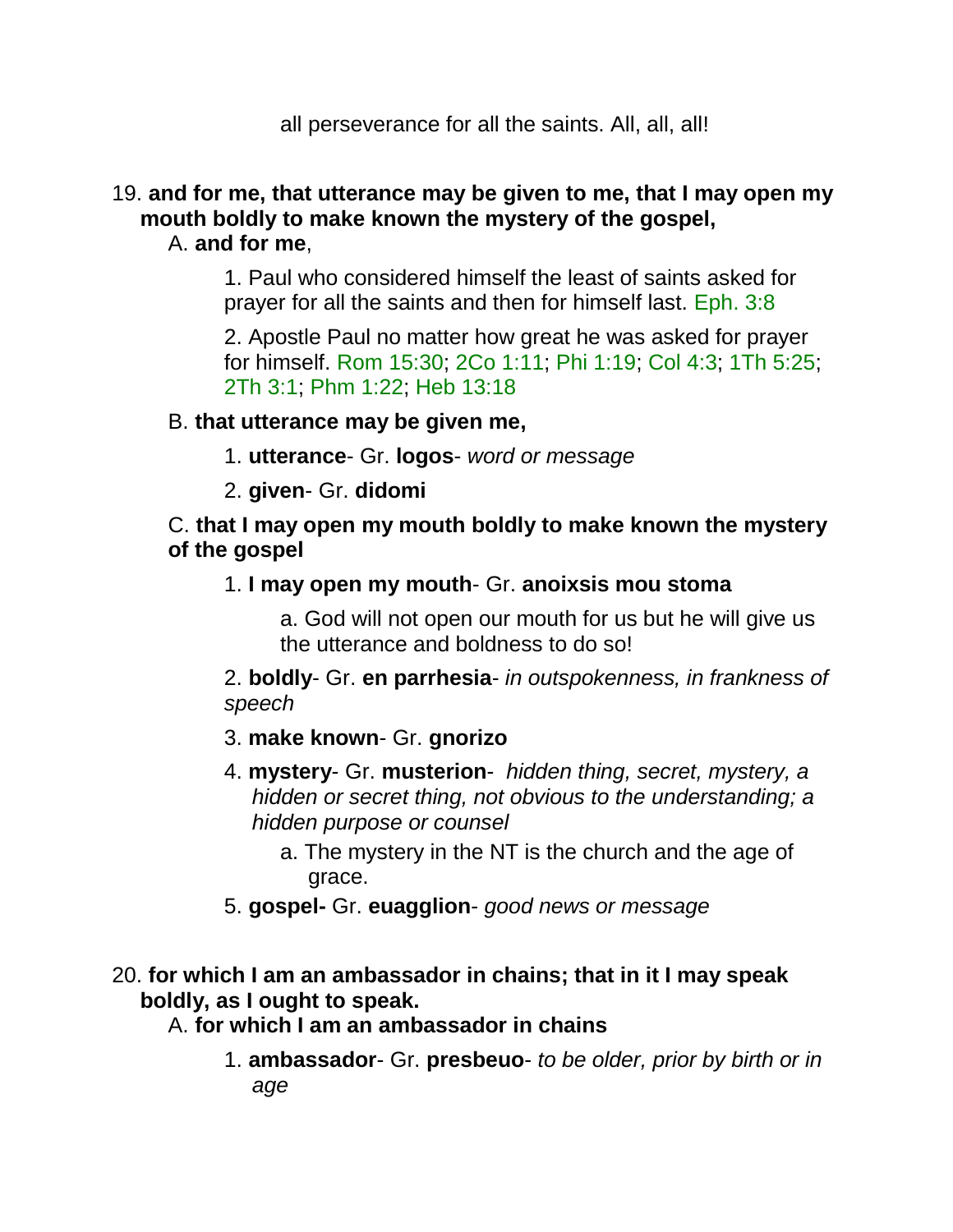*to be an ambassador, act as an ambassador*

- a. An ambassador lives in a foreign country and represents their home country. Christians have their citizenship in heaven but we are ambassadors to represent heaven and Christ on earth.
- b. Ambassadors live by the culture and laws of their home country. They have diplomatic immunity. I don't have to be sick and poor like those around me.
- c. Ambassadors live off the economy of their home country not the one they are living in. I am supplied according the riches of God's glory in Christ Jesus.
- d. Before war is declared on a country all ambassadors are removed before bombing commences. The church [God's ambassadors] will be removed before the Tribulation period.

2. **chains**- Gr. **halusis**- lit. "*in a chain", bond by which the body or any part of it (hands, feet) is bound.*

a. In this imprisonment in Rome he is in his own hired house but was in house detention chained to a soldier.

#### B. **that in it I may speak boldly,**

1. **boldly**- Gr. **parrehesiazomai-** *to speak with outspokenness and frankness of speech*

### C. **as I ought to speak**

1. **ought**- Gr. dei- *necessity lying in the nature of the case, necessity in reference to what is required to attain some end.*

a. It was necessary for Paul to speak boldly in order to see those in Rome and those to whom he was chained to be saved. It was his bold preaching that got him in prison but know he needed extra boldness to preach in prison!

## 2. **speak**- Gr. **laleo**

21. **But that you also may know my affairs** *and* **how I am doing, Tychicus, a beloved brother and faithful minister in the Lord, will make all things known to you;** 

A. **But that you also may know my affairs and how I am doing,**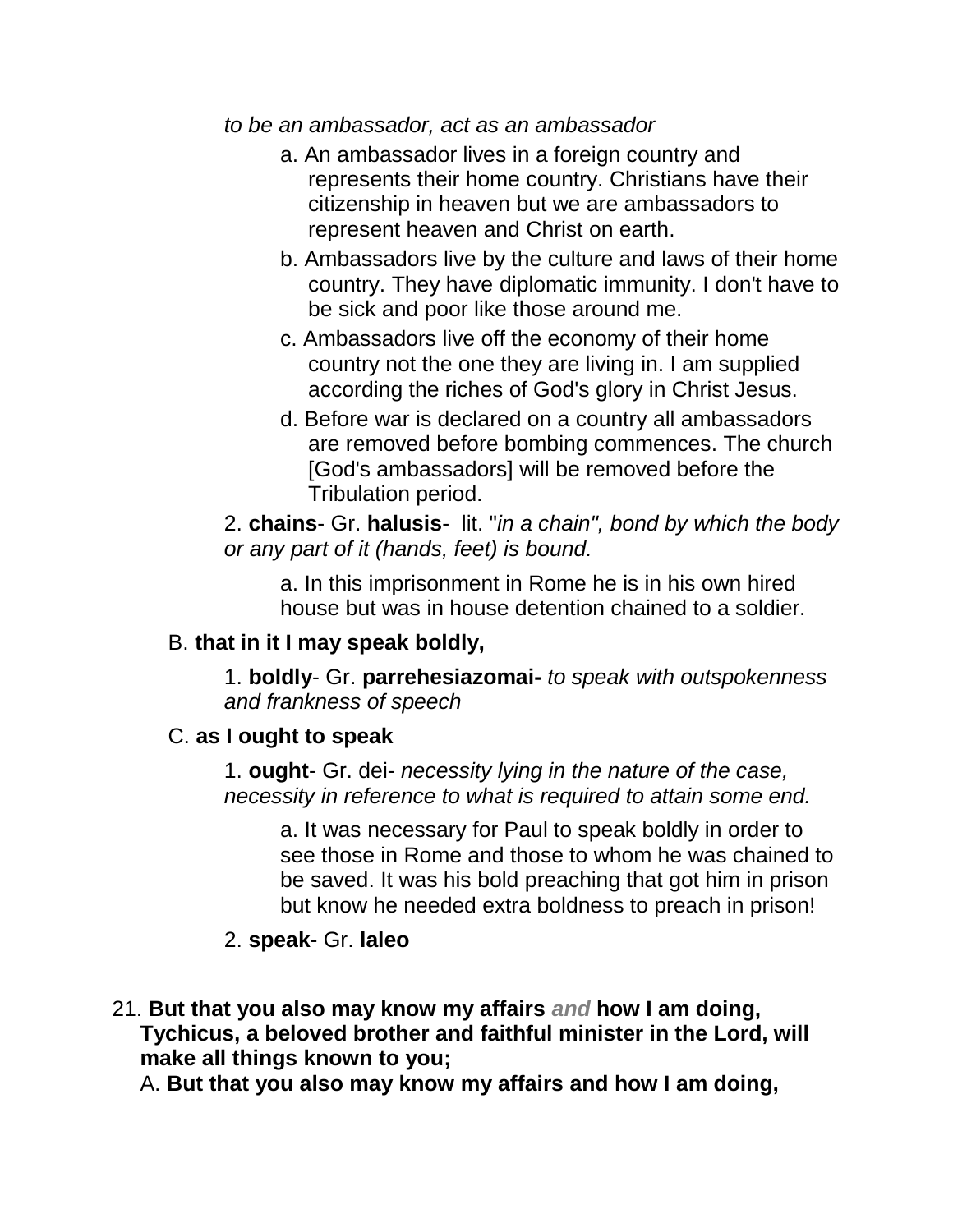- 1. **you also**
	- a. Everyone Paul was talking boldly to was made known of what was going on and why Paul was in prison. It was because of the gospel!
	- b. Paul did not shut off his life from others. He wanted others to know what was going on in his life and he desired prayer. We should do the same.
- 2. **know** Gr. **eido** *to see or perceive*
- 3. **affairs** Gr. **kata eme** *the things according to or concerning me*
- 4. **doing** Gr. **prasso** *practice, behavior which is become a habit*
- B. **Tychicus** *means by chance or serendipity*
	- 1. His parents must of thought he was born by chance but he was not. He was planned by God. His life and ministry was planned by God. Yours is also!
	- 2. Tychicus carried the letter of Ephesians and Colossians to their respective recipients. He also no doubtedly helped mediate between Philemon and Onesimus.
	- 3. Church tradition has him later becoming the bishop of Chalcedon.
- C. **a beloved brother and faithful minister in the Lord,**
	- 1. **beloved brother** Gr. **agapetos adelphos**
		- a. Paul followed a family first model of ministry. He first recognized those who labored for and with him as brothers and sisters. He had a close relationship with them which superseded what they could do for him and with him. He calls Tychicus a beloved brother before faithful minister. Col. 4:7, Phm 1:1, Phm 1:16, Phil. 2:25
	- 2. **faithful** Gr. **pistos**
		- a. Faithful people are full of faith.
	- 3. **minister** Gr. **diakonos**
		- a. This Greek word means to stir up the dust in haste to serve. Being a servant often times is messy hard work. Are we faithful when the work is messy, hard, tedious, and unseen by most? This is where leaders are born.

## D. **will make all things known to you**

- 1. **make known** Gr. **gnorizo**
- 2. **all things** Gr. **pas**
- 22. **whom I have sent to you for this very purpose, that you may know our affairs, and** *that* **he may comfort your hearts.**

A. **whom I have sent to you for this very purpose**,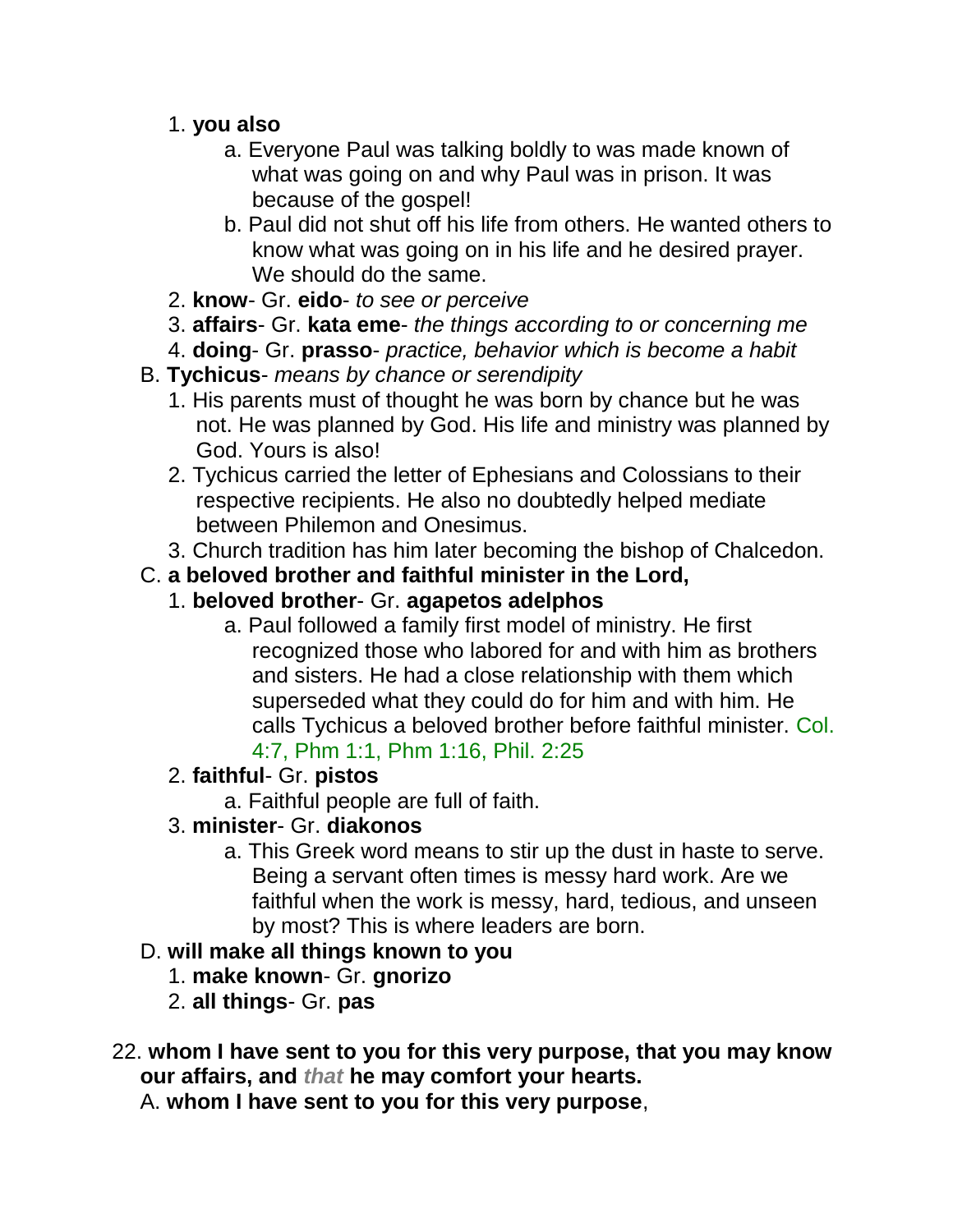#### 1. **sent**- Gr. **pempo**

- a. It is important to be sent and to have a definite and godly purpose. Many just go for their own selfish purpose,.
- b. Paul did not try to do everything himself. He delegated work and entrusted his ministry with others. He often sent his disciples out to do the work of his ministry.

## 2. **purpose**- Gr. **autos touto**

## B. **that you may know our affairs,**

- 1. **know** Gr. **ginosko** *to become acquainted with someone in progression*
	- a. This word is a relationship word. It means to become acquainted with someone in relationship in a progressive way.
	- b. Paul wanted the saints in Ephesus to know about him so they could grow in relationship with him.
	- c. We should share our lives with others so we can grow in relationship with each other progressively.
- 2. **affairs** Gr. **peri humon** *concerning us*

## C. **and that he may comfort your hearts**

- 1. **comfort** Gr. **parakaleo** *to call near to encourage*
- 2. **hearts** Gr. **kardia**
- 23. **Peace to the brethren, and love with faith, from God the Father and the Lord Jesus Christ.**

## A. **Peace to the brethren,**

- 1. **peace** Gr. **eirene**
	- a. With have peace with God through the finished work of Christ.
- 2. **brethren** Gr. **adelphos**
- B. **and love with faith**,
	- 1. **love** Gr. **agape**
	- 2. **faith** Gr. **pistis**
		- a. The components of God's righteousness is faith and love. 1 Thess. 5:8
- C. **from God the Father and the Lord Jesus Christ**
- 24. **Grace** *be* **with all those who love our Lord Jesus Christ in sincerity. Amen.** 
	- A. **Grace be with all those who love our Lord Jesus Christ in sincerity**